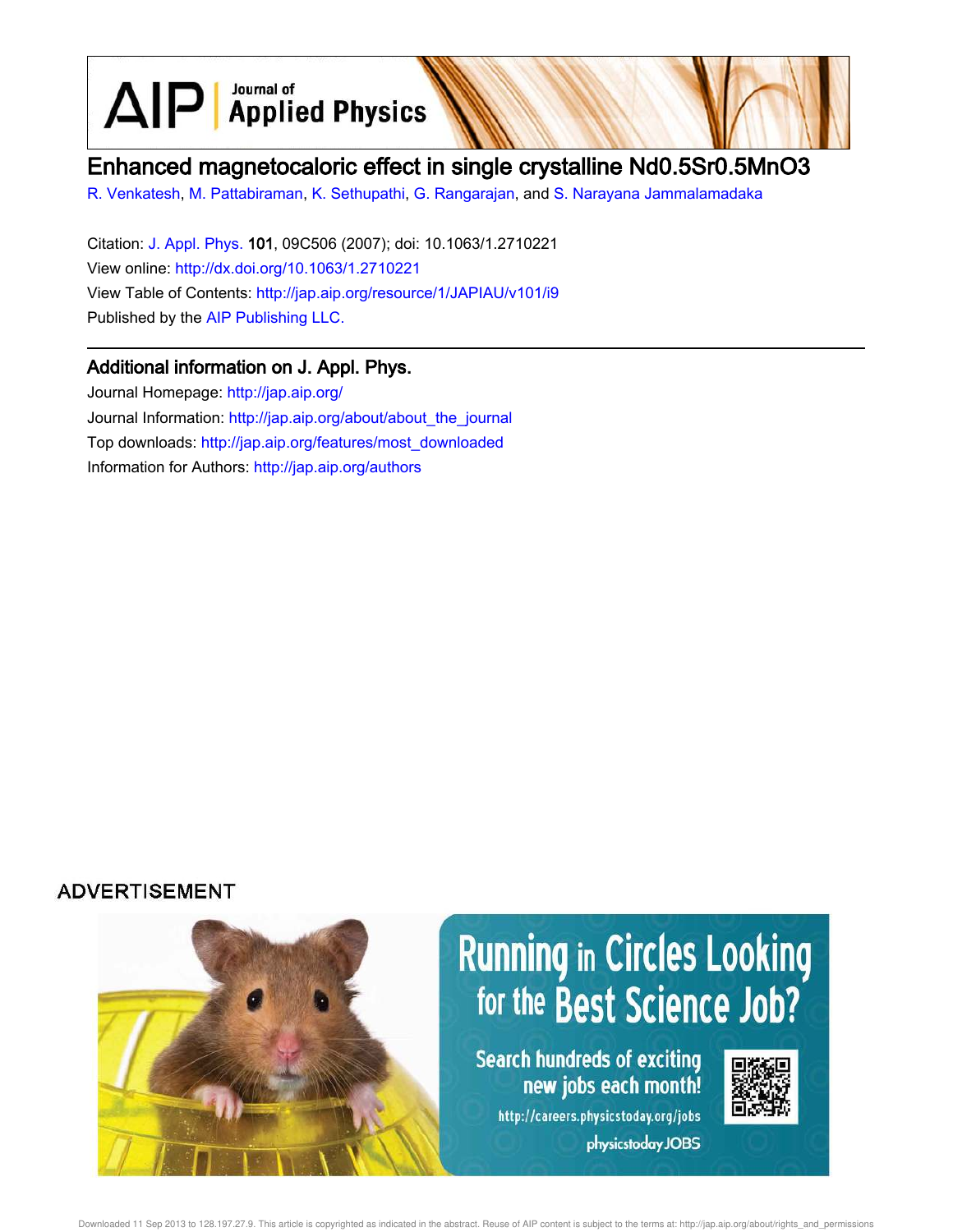# **Enhanced magnetocaloric effect in single crystalline Nd0.5Sr0.5MnO<sup>3</sup>**

R. Venkatesh, M. Pattabiraman, K. Sethupathi,<sup>a)</sup> and G. Rangarajan *Low Temperature laboratory, Department of Physics, Indian Institute of Technology Madras, Chennai 600 036, India*

#### S. Narayana Jammalamadaka

*Magnetism and Magnetic Materials laboratory, Department of Physics, Indian Institute of Technology Madras, Chennai 600 036, India*

Presented on 9 January 2007; received 30 October 2006; accepted 28 November 2006; published online 17 April 2007)

The magnetocaloric effect in single crystalline  $Nd<sub>0.5</sub>Sr<sub>0.5</sub>MnO<sub>3</sub>$  (NSMO 0.5) is investigated by computing the field dependent entropy change  $(\Delta S)$  and adiabatic temperature change  $(\Delta T_{ad})$ . At the charge ordering temperature  $(T_{\text{CO}})$ , the value of  $\Delta S_{\text{max}}$  is found to be much higher than  $\Delta S_{\text{max}}$ reported in polycrystalline samples. This "giant" entropy change is attributed to interplay (stronger in single crystals) among spin, charge, lattice, and orbital degrees of freedom resulting in a field induced transition at  $T_{\text{CO}}$ . In contrast, the change in entropy associated with Curie temperature  $(T_C)$ is very low. The direct measurements of the field induced temperature change  $(\Delta T)$  are in agreement with the computed value of  $\Delta S$ . The presence of short-range correlations with charge/orbital order (COO) above and below  $T_C$  may be responsible for the suppression of the negative MCE at  $T_C$ . A critical exponent analysis of the paramagnetic (PM) to ferromagnetic (FM) transition using magnetization data yields mean-field-like values, which is likely to be operative in inhomogeneous systems such as NSMO 0.5 with correlated COO clusters larger than lattice parameter. © *2007 American Institute of Physics*. DOI: 10.1063/1.2710221

### **I. INTRODUCTION**

Doped manganites with the general formula  $R_{1-x}A_xMnO_3$  ( $R = La, Nd, Pr$  etc.;  $A = Ca, Sr, etc.$ ) exhibit a significant magnetocaloric effect (MCE)-external magnetic field induced temperature change—in addition to colossal magnetoresistance.<sup>1</sup> In this report, we present our MCE investigations in single crystalline  $Nd_{0.5}Sr_{0.5}MnO_3$  (NSMO 0.5) by computing the field induced entropy change  $(\Delta S)$ using magnetization data and by directly measuring the field induced temperature change  $(\Delta T)$ . The mechanisms behind MCE is associated with the two transitions in NSMO  $0.5$ ; (a) the second order paramagnetic (PM) to ferromagnetic (FM) transition at  $T_C$ (=243 K) and (b) the first order transition from an orthorhombic ferromagnet to a monoclinic charge and orbital ordered antiferromagnet (AFM) at  $T_N = T_{CO}$  $(=150 \text{ K})$  are discussed.

#### **II. EXPERIMENTAL DETAILS**

Single crystals of  $Nd_{0.5}Sr_{0.5}MnO_3$  used in this work were grown in an infrared image furnace by the floating zone technique.<sup>2</sup> The x-ray diffraction, structural characterization, and preliminary magnetic and electrical transport measurements performed are reported in Ref. 3. The dc magnetization measurements used for critical exponent analysis were made using a Quantum Design MPMS superconducting quantum interference device (SQUID) magnetometer.

The expression for the change in entropy in the presence of magnetic field across a second order transition is obtained using Maxwell's thermodynamic relations,

$$
\Delta S_H = \int_0^{H_{\text{max}}} \left(\frac{\partial S}{\partial H}\right)_T dH = \int_0^{H_{\text{max}}} \left(\frac{\partial M}{\partial T}\right)_H dH.
$$
 (1)

The entropy change was evaluated using the measurements of temperature dependence of magnetization in the presence of different magnetic fields up to 1.4 T using the discrete version of Eq.  $(1)$ .<sup>4</sup>

For a first order transition, Maxwell's relation is not applicable since a discontinuous entropy change is involved. So the Clausius-Clapeyron equation is used to compute  $\Delta S$ . The change in the transition temperatures  $(\Delta \Theta)$  for a field change of  $\Delta H$  is given by

$$
\left| \frac{\Delta \Theta}{\Delta H} \right| = \left| \frac{\Delta M}{\Delta S} \right| = \text{const},\tag{2}
$$

where  $\Delta M$  is the difference between the magnetization values corresponding to  $\Delta H$ . The temperature dependence of magnetization data was measured in a EG&G vibrating sample magnetometer from liquid nitrogen temperature to room temperature

To complete the magnetocaloric evaluation of a material, it is necessary to determine the field induced temperature change. The direct measurements of  $\Delta T$  were performed as follows: The crystal was mounted in a Teflon holder with a platinum resistance thermometer mounted in direct contact with the sample. The temperature was monitored continuously using a Lakeshore temperature controller. The influence of the magnetic field on the sensor was tested in ad-

a)Author to whom correspondence should be addressed; electronic mail: ksethu@physics.iitm.ac.in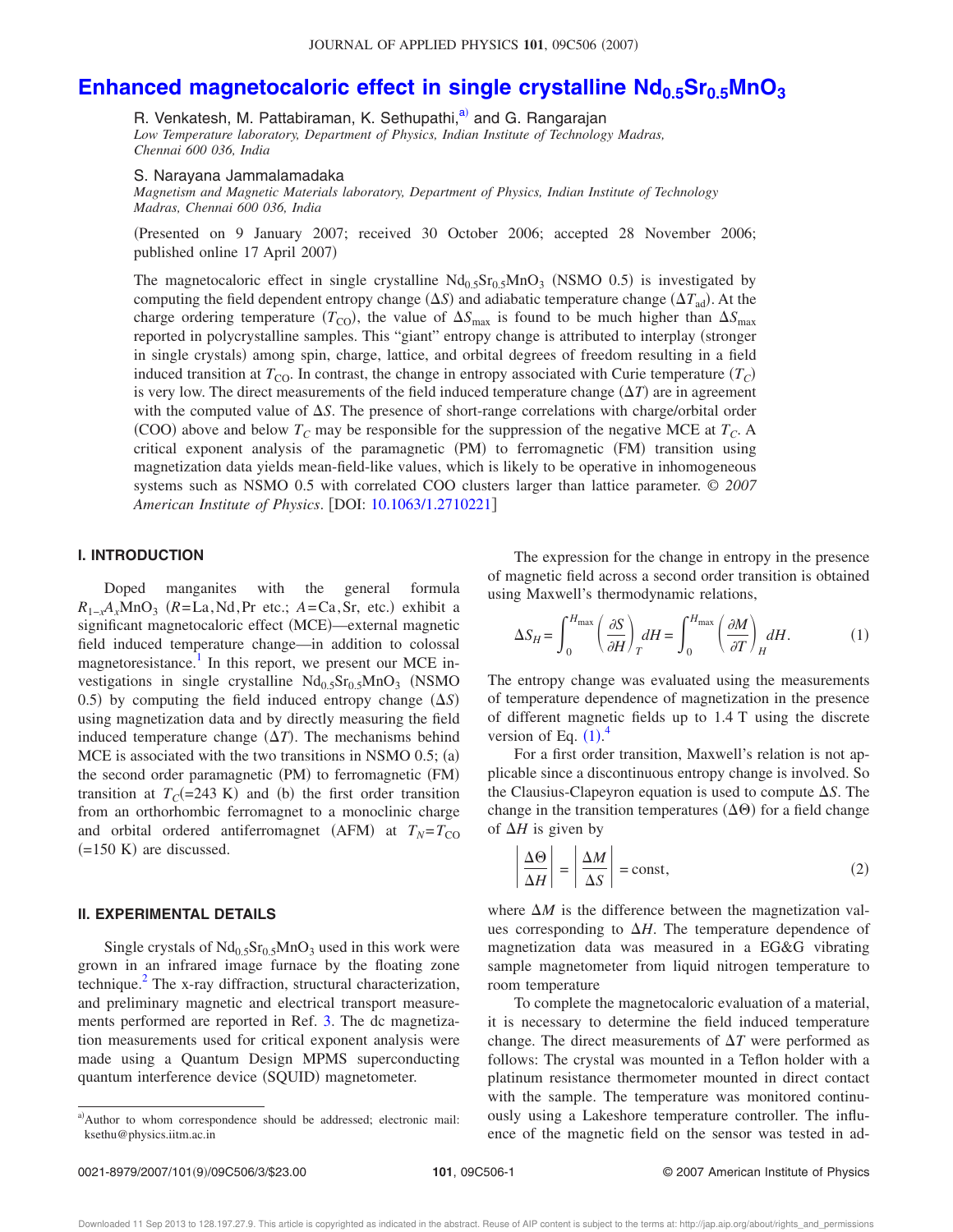

FIG. 1. Temperature dependence of  $\Delta S$  of NSMO 0.5 around  $T_C$ .

vance and was found to be negligible. The sample holder was placed inside a liquid nitrogen cryostat between the poles of an electromagnet. Adiabatic conditions were ensured by evacuating the sample space. The sample was cooled to the lowest temperature, and readings were taken during a natural warming process at a slow rate of about 0.2 K/min. The difference between the temperatures recorded before and after applying the magnetic field is defined as  $\Delta T$ .

#### **III. RESULTS AND DISCUSSIONS**

The changes in entropy across  $T_C$  for  $(\Delta S_{\text{max}} =$  $-1.32$  J/kg K) computed using Eq. (1) and across  $T_{\text{CO}}$  $(\Delta S_{\text{max}} = +10.45 \text{ J kg}^{-1} \text{ K}^{-1})$  computed using Eq. (2) are shown in Figs. 1 and 2 for  $H = 1.4$  T. The magnetization data used for the computation is shown in the inset of Fig. 2, which clearly shows the transitions at  $T_C$  and  $T_{CO}$ .

The direct measurement of the field induced temperature change for *H*=1 T gives  $\Delta T_{\text{max}}$ =−1.39 K across  $T_{\text{CO}}$  (Fig. 3) and  $\Delta T_{\text{max}}$  = +0.3 K across  $T_C$  (inset of Fig. 3), in agreement with the  $\Delta S$  obtained by computation.

For an AFM material subjected to a magnetic field, the value of  $\Delta S$  is positive.<sup>5</sup> The  $\Delta S$  contribution due to the suppression of charge/orbital order (COO) is also positive.<sup>6</sup> Although the transition at  $T_{\text{CO}}$  (with/without an external magnetic field) is related to a complex interplay among spin,



FIG. 2.  $\Delta S$  vs *T* around  $T_{\text{CO}}$ . Inset shows *M* vs *T* in various applied fields.



FIG. 3. Direct measurements of  $\Delta T_{\text{ad}}$  vs *T* around  $T_{\text{CO}}$  with inset showing  $\Delta T_{\text{ad}}$  vs *T* around *T<sub>C</sub>*. *H*=1 T.

charge, lattice, and orbital degrees of freedom, the observed positive entropy change for NSMO 0.5 may be thought of arising from the sum of the  $+\Delta S$  associated with the suppression of COO (Ref. 6) and the  $+\Delta S$  associated with the field induced AFM to FM transition, $\frac{7}{1}$  resulting in a "giant" MCE. A large  $+\Delta S$  ( $-\Delta T$  or negative MCE) is also observed in  $Mn_3GaC$ , which exhibits an AFM to FM transition at 165 K (without charge/orbital order).<sup>8</sup>

The superior MCE properties of single crystalline manganites compared to polycrystalline manganites may be attributed to the absence of grain boundaries, resulting in a stronger interplay among various degrees of freedom. Phan *et al.*<sup>9</sup> who obtained higher  $\Delta S$  and  $\Delta T$  values for crystals compared to polycrystalline samples, support our results. The maximum change in entropy and adiabatic temperature at  $T_C$  are found to be  $\Delta S_{\text{max}} = -1.3 \text{ J kg}^{-1} \text{ K}^{-1} (H = 1.4 \text{ T})$  and  $\Delta T_{\text{max}}$  = +0.3 K (direct measurement). The obtained entropy change in our case is, in fact, a little lower than that for polycrystalline samples  $[-2.63 \text{ J kg}^{-1} \text{ K}^{-1} \text{ } (H=1 \text{ T})]$ .<sup>10</sup>

A plausible explanation is provided to account for this observation. In single crystals of NSMO 0.5, short-range correlations COO clusters have been observed by synchrotron x-ray measurements above and below  $T_C$ .<sup>11</sup> The  $\Delta S$  contribution of spins across a PM to FM transition is negative while that associated with COO is positive.<sup>6</sup> This may result in a suppression of the net observed  $\Delta S$  at  $T_C$ . Such an effect may not be operative in polycrystalline manganites, where COO correlations are expected to be weak due to granularity.

A critical exponent analysis was carried out in order to understand the nature of the transition at  $T_C$ . Modified Arrott plot technique is used for determining critical exponents, which has a scaling equation of state as  $(H/M)^{1/\gamma} = at$  $+bM^{1/\beta}$  that causes isothermal curves of  $M(H)$  data to fall into a set of parallel straight lines in a plot of  $M^{1/\beta}$  vs  $(H/M)^{1/\gamma}$ .<sup>12</sup> The isothermal line that passes through the origin is the critical isotherm at  $T = T_C$ . The modified Arrott plot is shown in Fig. 4. From the *x*, *y* intercepts in Fig. 4, the values of  $M_s$ ,  $1/\chi$ , and  $T_c$  [241.5(1) K] were determined by iteration procedure, and insets of Fig. 4 show the ln-ln plot used to get the final values of  $\beta = 0.52(1)$  and  $\gamma = 1.08(2)$ . The values are closer to those predicted by mean field approximation ( $\beta$ =0.5,  $\gamma$ =1) rather than three-dimensional